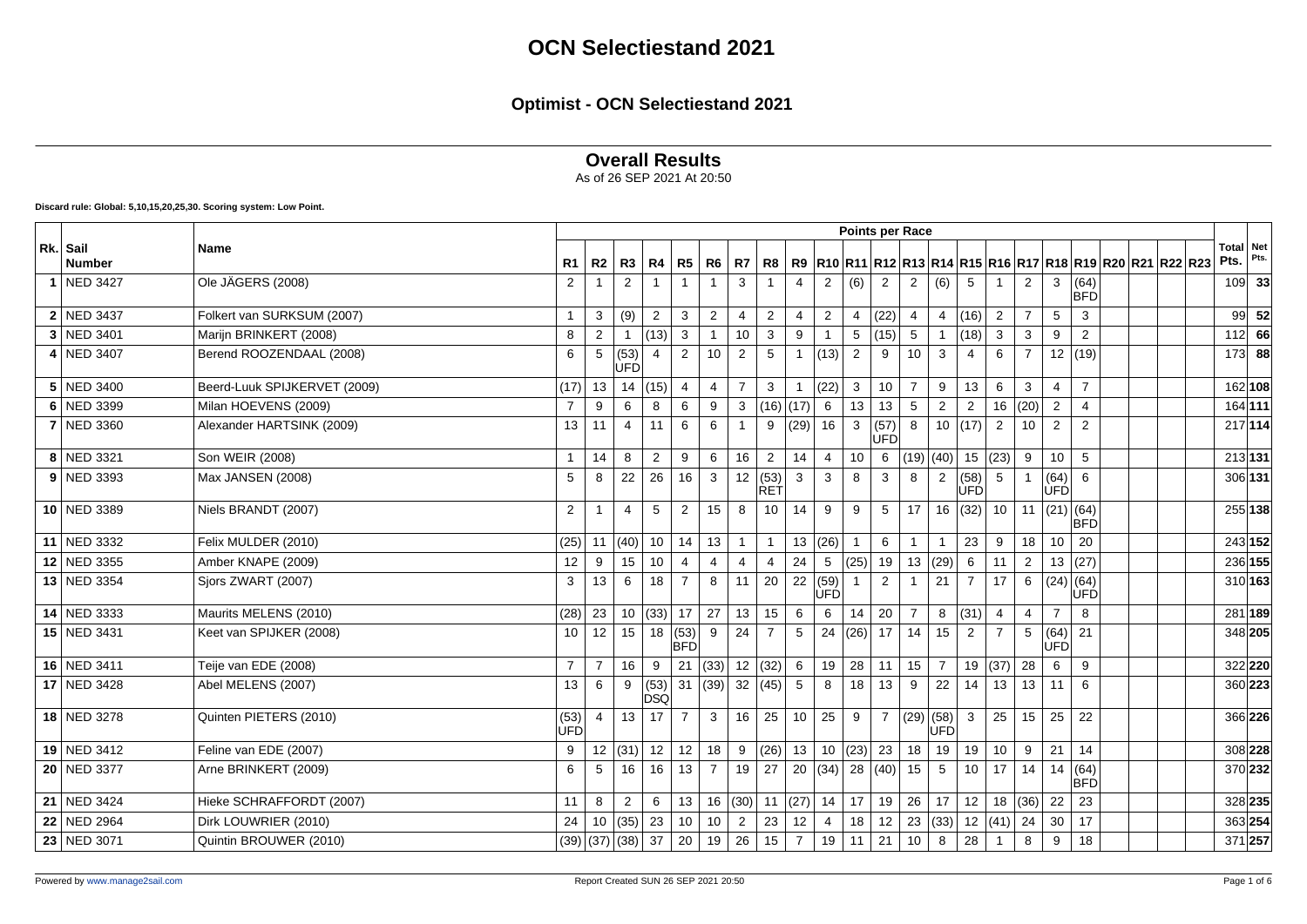|  | <b>Overall Results</b> |  |
|--|------------------------|--|
|--|------------------------|--|

|                           |                                         |                 |                     |                |           |      |                |                    |                |                |                | Points per Race |                |                 |                |                         |                |                    |                    |                             |                                                            |                   |         |
|---------------------------|-----------------------------------------|-----------------|---------------------|----------------|-----------|------|----------------|--------------------|----------------|----------------|----------------|-----------------|----------------|-----------------|----------------|-------------------------|----------------|--------------------|--------------------|-----------------------------|------------------------------------------------------------|-------------------|---------|
| Rk. Sail<br><b>Number</b> | <b>Name</b>                             | R1              | R <sub>2</sub>      | R3             | R4        | R5   | R <sub>6</sub> | R7                 | R8             |                |                |                 |                |                 |                |                         |                |                    |                    |                             | R9 R10 R11 R12 R13 R14 R15 R16 R17 R18 R19 R20 R21 R22 R23 | Total Net<br>Pts. | Pts.    |
| 24 NED 3351               | Fenna de VRIES (2007)                   | 29              | 14                  | $\overline{7}$ | 19        | 11   | 16             | 22                 | $\overline{7}$ | (38)           | 12             | 13              |                | $(31)$ (30)     | 15             | 24                      | 29             | 21                 | 18                 | $\overline{7}$              |                                                            |                   | 363 264 |
| 25 NED 3402               | Jules BURNABY LAUTIER (2007)            | 26              | (53)<br>ÙFD         | 14             | (30)      | 21   | 24             | 27                 | 13             | 18             | 24             | 8               |                | $(38)$ 11       | 14             | 20                      | 14             | 22                 | 5 <sup>5</sup>     | 11                          |                                                            |                   | 393 272 |
| 26 NED 3429               | Olivier de MUNNIK (2009)                | 29              | 26                  | 32             | (35)      | 19   | 17             | 6                  | 24             | $\overline{2}$ | (33)           | 15              | 18             | 14              | 24             | 9                       | 15             | 26                 |                    | 19   (64)<br><b>BFD</b>     |                                                            |                   | 427 295 |
| $\overline{27}$ NED 3352  | Yfke van der MEER (2007)                | 20              | 15                  | 18             | 25        | 25   | 21             | 17                 | 8              | 23             | 11             | 11              |                | (32) 18         | 19             |                         | 21  (32)       | 25                 | (29)               | 24                          |                                                            |                   | 394 301 |
| 28 NED 2915               | Wisse MAAS (2006)                       | 22              | (35)                | 28             | 21        | 17   | 15             | (31)               | 13             | 24             | 21             | 19              | 10             | 20              | (31)           | 21                      | 24             | 19                 | 12                 | 15                          |                                                            |                   | 398 301 |
| 29 NED 3315               | Feike de JONG (2009)                    | (53)<br>UFD     | 24                  | 19             | (39)      | 22   | 29             | 9                  | 21             | 25             | 29             | $\overline{2}$  | 8              | 16              | 32             | $\overline{4}$          | 31             | 8                  | (64)<br><b>BFD</b> | 24                          |                                                            |                   | 459 303 |
| 30 NED 3374               | Aimi COLE (2008)                        | 12 <sup>2</sup> | 24                  | 29             | (30)      | 9    | 21             | 17                 | 8              | 19             | 17             | 16              |                | 29 $ (34)$ (32) |                | 26                      | $\vert$ 27     | 23                 | 16                 | 10                          |                                                            |                   | 399 303 |
| 31 NED 3341               | Sebastiaan van OFWEGEN (2008)           |                 | 22   (36)           | $\vert$ 21     | 19        | 23   | 18             | 8                  | 27             | 35             | 5              | 10 <sup>1</sup> | (57)<br>ÙFD    | 34              | 14             | 8                       | (58)<br>∣ÒNĆ   | 23                 | 24                 | 13                          |                                                            |                   | 455 304 |
| 32 NED 3426               | Fimme BOEKHOVEN (2009)                  | 21              | 16                  | 12             | 24        | 32   | $\sqrt{5}$     | 35                 | (36)           | 21             | 15             | 20              | (37)           | 28              | $\overline{4}$ | $22\,$                  | $\overline{7}$ | (36)               | 23                 | 25                          |                                                            |                   | 419 310 |
| 33 NED 3281               | Joost PFEIFFER (2010)                   | 19              | 23                  | 18             | (42)      | 34   | 22             | $\overline{7}$     |                | 18   (41)      | 22             | $\overline{4}$  | 38             | 22              | 9              | 28                      | 22             | (64)<br><b>BFD</b> | 17                 | 8                           |                                                            |                   | 458 311 |
| 34 NED 3343               | Merijn DAM (2009)                       | (53)<br>UFD     | 33                  | 24             | 29        | 24   | 27             | 13                 | 16             | 28             | 8              | 21              | $\overline{4}$ | 27              |                | 13  (34)  20            |                | (64)<br><b>BFD</b> | 15                 | 9                           |                                                            |                   | 462 311 |
| 35 NED 3403               | Mees GROOT NUELEND (2008)               | 11              | 22                  | (42)           | 6         | 26   | 20             | 23                 |                | 14   (38)      | 27             | 16              |                | 18  (31)  25    |                | $16$ 21                 |                | 29                 | 22                 | 15                          |                                                            |                   | 422 311 |
| 36 NED 3396               | Adriaan BAK (2008)                      | (35)            | 22                  | 26             | 12        | 31   | 20             | (36)               | 25             | 11             | 29             | 15              | 16             | 12              | 34             | $17$ 11                 |                | 24                 |                    | 19   (36)                   |                                                            |                   | 431 324 |
| 37 NED 3304               | Caspijn HANGELBROEK (2008)              | 17              | 27                  | 20             | 27        | 15   | 30             | 26                 | 24             | 16             | (44)           | 14              | 24             | 11              | 22             | (58) (34)<br><b>DNC</b> |                | 25                 | 16                 | 12                          |                                                            |                   | 462 326 |
| 38 NED 3350               | Lotje van der VELDEN (2008)             |                 | 23 $ (43) (47) $    |                | 32        | 8    | 11             | 14                 | 21             | 8              | 34             | 35              | 23             | 21              | 20             | 27                      | 19             | (53)               | 14                 | 22                          |                                                            |                   | 475 332 |
| 39 NED 3384               | Tjebbe WARMERDAM (2006)                 | 14              | 21                  | 23             | 17        | 27   | 14             | 15                 | 26             | 31             | (38)           | 26              | 25             | 32              | 29             | 25                      | 13             | 12                 | ÙFD                | (64) (38)                   |                                                            |                   | 490 350 |
| 40 NED 3398               | Stijn POST (2010)                       | (31)            | 28                  | 29             | (34)      | 29   | 28             | 19                 | 18             | 27             | (30)           | 24              | 28             | 21              | 16             | 30                      | 26             | 20                 | 6                  | 4                           |                                                            |                   | 448 353 |
| 41 NED 3417               | Maud van ROOIJ (2009)                   | (53)            | 53<br><b>DSQDNE</b> | 5              | 20        | 18   | 19             | (53)<br><b>RET</b> | 14             | 10             | 28             | 30              | 33             | 20              | 35             | 11                      | 8              | 30                 | (64)<br><b>BFD</b> | 21                          |                                                            |                   | 525 355 |
| 42 NED 3196               | Laurens BIJLSMA (2008)                  | 14              | 30                  | 17             | 31        |      | $(40)$ (40)    | 25                 | 23             | 17             | 11             | 37              | (46)           | 9               | 13             | 20                      | 24             | 38                 | 20                 | 32                          |                                                            |                   | 487 361 |
| 43 NED 3255               | Leona VIERLING (2008)                   | 32              | 20                  | 3              | 21        | 27   | 31             | 25                 |                | 17 $ (42) $    | 26             | 27              | 14             | 16              | 11             | 38                      | 28             | 32                 |                    | (64) (64)<br><b>BFD</b> BFD |                                                            |                   | 538 368 |
| 44 NED 3248               | Jikke van HOVELL TOT WESTERFLIER (2008) | 33              | 26                  | 8              | 22        | (35) | 25             | 18                 | 31             | 29             | 18             | (36)            | 32             | 26              | 6              | $(41)$ 30               |                | 29                 | 17                 | 25                          |                                                            |                   | 487 375 |
| 45 NED 3372               | Audrius MOLIAKOV (2008)                 | 10              | 19                  | 10             | 5         | 18   | 30             | 22                 | 29             | 30             | 59<br>UFD      | 22              | 24             | 33              | 58<br>UFD      | 5                       | 9              | DNCDNCDNC          | $(64)$ (64) (64)   |                             |                                                            |                   | 575 383 |
| 46 NED 3419               | Ties de RUITER (2010)                   | 37              | 27                  |                | 42 $(48)$ | 34   | 38             | 21                 | 34             | $\mathbf{3}$   | $\overline{7}$ | 32              | $\overline{4}$ | 25              | 31             |                         | $15 \mid 14$   | 28                 |                    | $(64)$ (64)<br>UFD UFD      |                                                            |                   | 568 392 |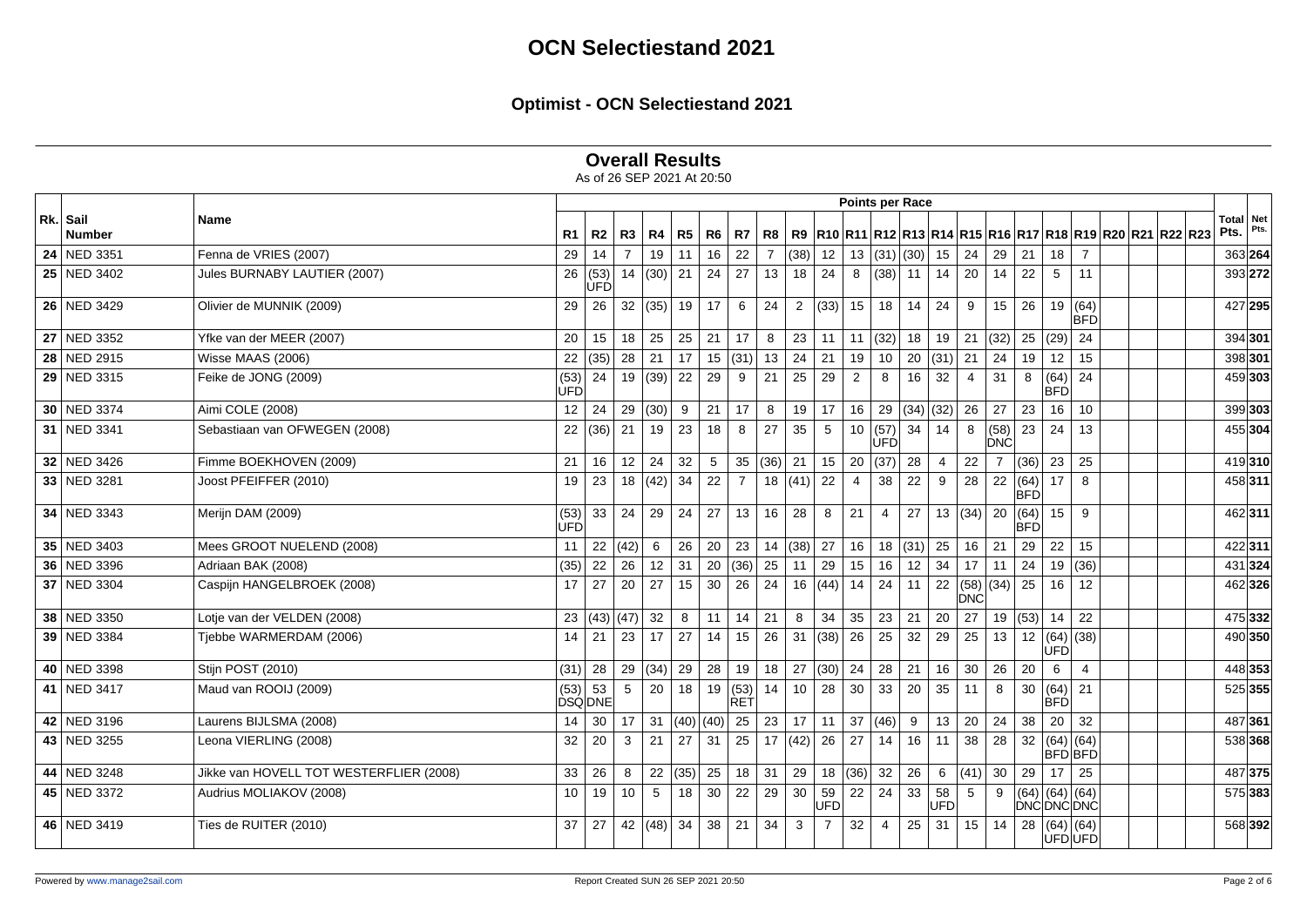**Overall Results**

|               |                           |                  |                    |                |                |                          |                |              |            |      |                 | <b>Points per Race</b>                      |                 |                  |      |              |              |      |                              |                         |                                                            |                     |         |
|---------------|---------------------------|------------------|--------------------|----------------|----------------|--------------------------|----------------|--------------|------------|------|-----------------|---------------------------------------------|-----------------|------------------|------|--------------|--------------|------|------------------------------|-------------------------|------------------------------------------------------------|---------------------|---------|
| Rk. Sail      | <b>Name</b>               |                  | R2                 | R3             | R4             | R5                       | R <sub>6</sub> | R7           |            |      |                 |                                             |                 |                  |      |              |              |      |                              |                         |                                                            | Total   Net<br>Pts. | Pts.    |
| <b>Number</b> |                           | R1               |                    |                |                |                          |                |              | R8         |      |                 |                                             |                 |                  |      |              |              |      |                              |                         | R9 R10 R11 R12 R13 R14 R15 R16 R17 R18 R19 R20 R21 R22 R23 |                     |         |
| 47 NED 3394   | Joris DEETMAN (2008)      | 33               | 29                 | (43)           | 41             | 36                       | 13             | 33           | 22         | (45) | 39              | 6                                           | $(43)$ 17       |                  | 30   | 11           | 34           | 12   | 41                           | 18                      |                                                            |                     | 546 415 |
| 48 NED 3418   | Emilie LANDÉN (2010)      | 28               | 31                 | 32             | 32             | 23                       | 12             | 21           | 31         | 7    | $(41)$ 37       |                                             | 27              | (44)             | 18   | 31           | 26           | 39   |                              | 25 (40)                 |                                                            |                     | 545 420 |
| 49 NED 3432   | Faye STRONK (2009)        | 40               | 42                 | 34             | 36             | (53)<br><b>BFD</b>       | 34             | 27           | 6          | 34   | 17              | 31                                          |                 | 30 (45) 26       |      | $(44)$ 36    |              | 11   | $\mathbf{3}$                 | 26                      |                                                            |                     | 575 433 |
| $50$ NED 3438 | Luc van ROOIJ (2010)      | 31               | 44                 | 36             | 23             | 25                       | 36             | $(51)$ (46)  |            | 11   | 9               | 33                                          | 42              | 13               | 40   | 36           | 12           | 16   | (48)                         | 29                      |                                                            |                     | 581 436 |
| 51 NED 3260   | Lenno LEEFMANS (2009)     | 37               | (45) (53)          | <b>ÚFD</b>     | 38             | 41                       | 26             | 29           | 19         | 33   | $\overline{7}$  | 20                                          | 15              | 45 (49)          |      |              | 35           | 31   | $\overline{36}$              | 34                      |                                                            |                     | 594 447 |
| 52 NED 3380   | Thije BOGAARD (2007)      | 15               | 16                 | 27             | 8              | 44                       | 41             |              | 36  (48)   | 37   |                 | 36  (46)                                    | 29              | $43 \mid$        | 37   | $14$ 21      |              | 37   | (64)<br><b>BFD</b>           | 26                      |                                                            |                     | 625 467 |
| 53 NED 3414   | Tijme van DAPPEREN (2008) | 53<br><b>DNE</b> | 30                 | 41             |                | 22 $ (47)$ 41 $ (49)$ 35 |                |              |            |      | 34  (44)  19    |                                             | 30 <sup>°</sup> | 36               | 42   | 39           | 33           | 6    | 13                           | 20                      |                                                            |                     | 634 494 |
| 54 NED 3310   | Floris VOS (2010)         |                  | 43 $ (48) (50) $   |                | 45             | $33 \mid 31$             |                | 39           | 28         | 32   | 32              | 29                                          | 35              | 39               | (48) |              | $35 \mid 12$ | 19   | 27                           | 16                      |                                                            |                     | 641 495 |
| 55 NED 3397   | Liv JÄGERS (2011)         | (43)             | 38                 | 34             | (44)           | 41                       | 26             | 35           | 19         | 22   | 37              | 39                                          | 14              | 33               | 28   | 42           | 31           | 38   |                              | 20 (64)<br><b>BFD</b>   |                                                            |                     | 648 497 |
| 56 NED 3430   | Emanuel NUIJTEN (2008)    | 36               | 40                 | 31             | 31             | 16                       | 24             | 42           | 38         |      |                 | 36  (51)  33  (43)  23                      |                 |                  | 23   | 29           | 30           | 27   |                              | 39   (64)<br><b>BFD</b> |                                                            |                     | 656 498 |
| 57 NED 3423   | Thijs BIJLEVELD (2006)    | 9                | 2                  |                | $\overline{1}$ | $5\overline{)}$          | 5              | 6            | 6          | 58   | 58              | 58<br>DNCDNCDNCDNCDNCDNCDNCDNCDNCDNCDNCDNCD | 58              | 58               | 58   | 58           | 58           |      | $(64)$ (64) (64)             |                         |                                                            |                     | 691 499 |
| 58 NED 3356   | Ay May AUW YANG (2009)    | 30               | 34                 | 35             | 43             | 24                       | 25             | 18           | $\vert$ 11 | 41   | 20 <sup>1</sup> |                                             |                 | 30 $ (47)$ 41 37 |      | 32           | 35           | 45   | (64) (64)<br>BFDBFD          |                         |                                                            |                     | 676 501 |
| 59 NED 3349   | Tijl BERLAGE (2009)       | 38               | 41                 | 30             | 41             |                          | 33   (45)      | 40           | 39         | (43) | $\sqrt{27}$     | 42 $(44)$                                   |                 | 35               | 30   | $26 \mid 20$ |              | 21   | 39                           | 17                      |                                                            |                     | 651 519 |
| 60 NED 3288   | Annelien HUIZER (2008)    | 27               | (53)<br><b>UFD</b> | 25             | 24             | 48                       | 42             | 37           | 30         | 31   | 25              | 22                                          | 37              | 48               | 38   | 8            | (52)         | 35   | (64)<br>lufdi                | 44                      |                                                            |                     | 690 521 |
| 61 NED 3231   | Jeroen DIEPERINK (2006)   | 3                | $\overline{4}$     | $\overline{7}$ | 3              | 10 <sup>1</sup>          | $\overline{7}$ | 14           | 10         | 58   | 58              | 58<br>DNCDNCDNCDNCDNCDNCDNCDNCDNCDNCDNCDNCD | 58              | 58               | 58   | 58           | 58           | (64) | (64) (64)                    |                         |                                                            |                     | 714 522 |
| 62 NED 3290   | Lenny HOFMAN (2007)       | 4                | 10                 | 13             | $\overline{4}$ | -1                       | $\overline{2}$ | 23           | 5          | 58   | 58              | 58<br>DNCDNCDNCDNCDNCDNCDNCDNCDNCDNCDNCDNCD | 58              | 58               | 58   | $58$ 58      |              |      | (64) (64) (64)               |                         |                                                            |                     | 718 526 |
| 63 NED 3092   | Agnès BRANDT (2007)       |                  | 42 $ (47)   (46) $ |                | 38             | 37                       | 32             | 20           | 34         | 46   | 35              | 27                                          | 28              | 44               | 33   | 41           | 32           | 17   | (64) 41<br>UFD.              |                         |                                                            |                     | 704 547 |
| 64 NED 3157   | Wolf JANSEN (2006)        | 5                | $\overline{7}$     | 5              | 13             | $5\overline{5}$          | 8              | 28           | 17         | 58   | 58              | 58<br>DNCDNCDNCDNCDNCDNCDNCDNCDNCDNCDNCDNCD | 58              | 58               | 58   |              |              |      | 58   58   (64)   (64)   (64) |                         |                                                            |                     | 744 552 |
| 65 NED 2644   | Pieter de BRAUW (2010)    | 44               | 36                 | 21             | 43             | 39                       |                | 42 $(47)$ 43 |            | 9    | 32              | 38                                          |                 | 40 $ (49)$ 45    |      | $18$ 25      |              | 34   |                              | 47 (64)<br><b>BFD</b>   |                                                            |                     | 716 556 |
| 66 NED 3345   | Hugo DEDDING (2007)       | 18               | 20                 | 11             | 3              | 19                       | 17             | 5            | 12         | 58   | 58              | 58<br>DNCDNCDNCDNCDNCDNCDNCDNCDNCDNCDNCDNCD | 58              | 58               | 58   | 58           | 58           | (64) | (64) (64)                    |                         |                                                            |                     | 761 569 |
| 67 NED 3406   | Sterre MICHELS (2006)     | 23               | 15                 | 3              | 16             |                          | $14$ 11        | 11           | 12         | 58   | 58              | 58<br>DNCDNCDNCDNCDNCDNCDNCDNCDNCDNCDNCDNCD | 58              | 58               | 58   |              |              |      | 58   58   (64)   (64)   (64) |                         |                                                            |                     | 761 569 |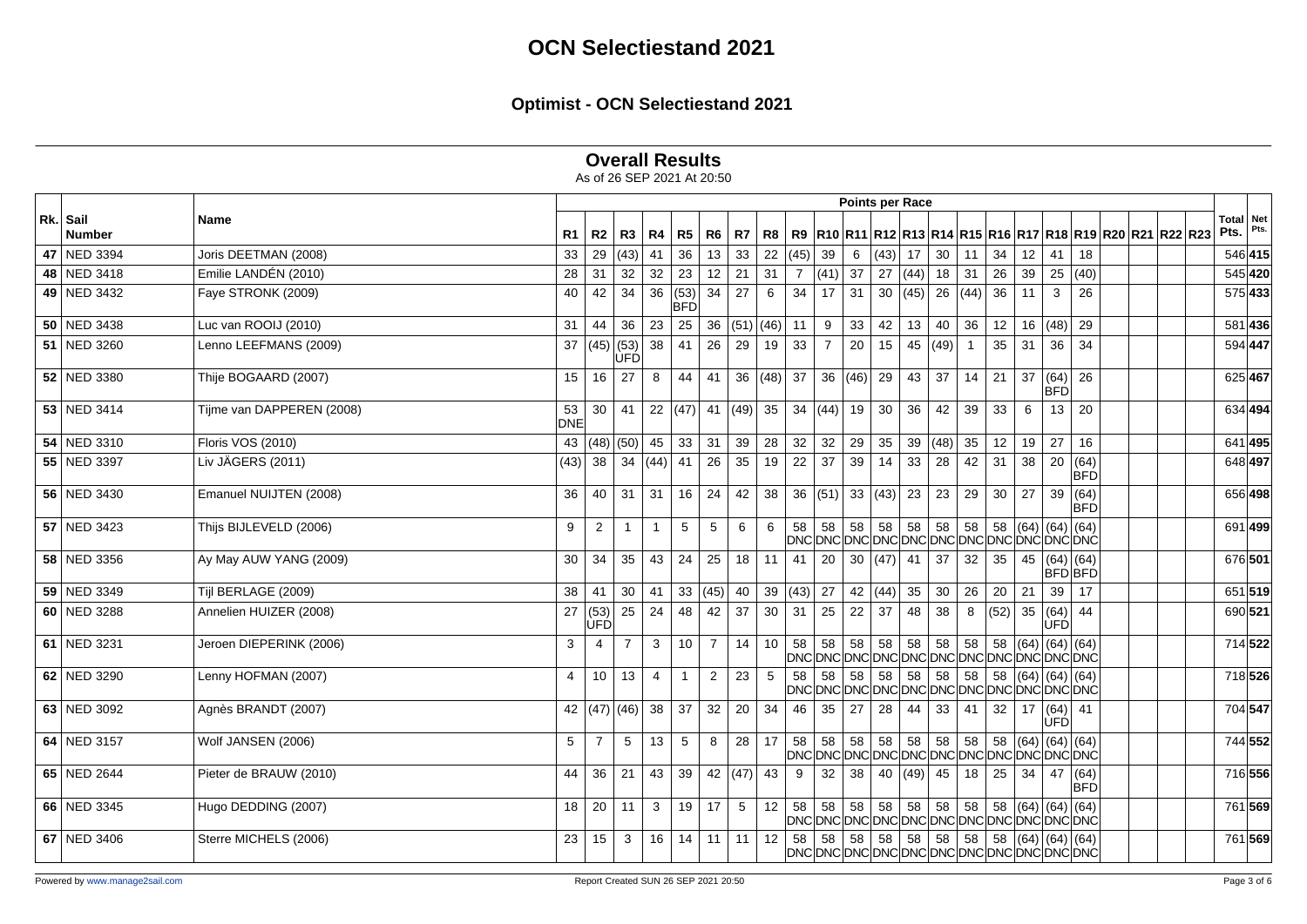## **Overall Results**

|                           |                             |    |                                              |    |                    |                    |                |    |                |              |                       | Points per Race |     |                         |      |                         |              |            |                                                                                                                                |      |                                                                          |  |                   |      |
|---------------------------|-----------------------------|----|----------------------------------------------|----|--------------------|--------------------|----------------|----|----------------|--------------|-----------------------|-----------------|-----|-------------------------|------|-------------------------|--------------|------------|--------------------------------------------------------------------------------------------------------------------------------|------|--------------------------------------------------------------------------|--|-------------------|------|
| Rk. Sail<br><b>Number</b> | Name                        | R1 | R2                                           | R3 | R4                 | R5                 | R <sub>6</sub> | R7 | <b>R8</b>      |              |                       |                 |     |                         |      |                         |              |            |                                                                                                                                |      | R9  R10  R11  R12  R13  R14  R15  R16  R17  R18  R19  R20  R21  R22  R23 |  | Total Net<br>Pts. | Pts. |
| 68 NED 3191               | Florian GRIMBERGEN (2008)   | 16 | 32                                           | 25 | 9                  | 30                 | 38             | 38 | 33             | 44           | 33                    | 43              | 57  | 38                      | (58) | 49                      | 46           |            | (64) (64)                                                                                                                      | 45   |                                                                          |  | 762 576           |      |
|                           |                             |    |                                              |    |                    |                    |                |    |                |              |                       |                 | UFD |                         | ÙFD  |                         |              |            | BFÓ ÙFÓ                                                                                                                        |      |                                                                          |  |                   |      |
| 69 NED 3193               | Carlijn WINKELMAN (2007)    | 26 | 35                                           | 30 | 44                 | 32                 | 37             | 31 | 36             |              | 35 (48) 48            |                 | 41  | 42                      | 23   | 44                      | 38           | 44         | $\sqrt{64}$ (64)<br>DNC DNC                                                                                                    |      |                                                                          |  | 762 586           |      |
| 70 NEDX 3278              | Lucas PIETERS (2006)        | 4  | 17                                           | 23 | 14                 | 39                 | 14             | 15 | 9              | 58           |                       | $58 \mid 58$    | 58  | 58                      | 58   | 58 58                   |              |            | (64) (64) (64)<br>DNCDNCDNCDNCDNCDNCDNCDNCDNCDNCDNCDNCD                                                                        |      |                                                                          |  | 791 599           |      |
| 71 NED 3142               | Stijn TUKKERS (2007)        | 41 | 44                                           | 38 | 35                 | (53)<br><b>BFD</b> | 49             | 44 | 48             | 40           | 45                    | 46              |     | $(50)$ 24               | 27   | (58)<br><b>DNC</b>      | 46           | 35         | 23                                                                                                                             | 16   |                                                                          |  | 762 601           |      |
| 72 NED 3410               | Phileine van HOEVEN (2008)  | 38 | 46                                           | 48 | 46                 | 28                 | 46             | 34 | 35             | 21           | 20                    | 49              | 42  | 37(51)                  |      |                         | $33 \mid 42$ |            | (57) (51)                                                                                                                      | 40   |                                                                          |  | 764 605           |      |
| 73 NED 3296               | Tim HOEVENS (2010)          | 40 | 43                                           | 40 | 36                 |                    | 46 (47)        | 45 | 42             | 44           | 31                    | 34              |     | 11 $ (48) (47) 43   47$ |      |                         |              | 37         | 45                                                                                                                             | 28   |                                                                          |  | 754 612           |      |
| 74 NED 2706               | Liselot BIJLSMA (2012)      | 32 | 42                                           | 46 | 45                 | 45                 | 43             | 43 | 47             | (50)         | 42                    | 44              | 17  | 38                      | 42   |                         | 40 $(53)$    | 16         | 33   (64)                                                                                                                      | UFD  |                                                                          |  | 782 615           |      |
| 75 NED 3429               | Thomas REYERS (2008)        | 19 | 3                                            | 17 | $\overline{7}$     | 11                 | 23             | 20 | 53             | 58           | 58                    | 58              | 58  | 58                      | 58   | 58                      | 58           |            | (64) (64) (64)                                                                                                                 |      |                                                                          |  | 809 617           |      |
| 76 NED 3382               | Xander HOLTZ (2008)         | 34 | 25                                           | 33 | 25                 | 43                 | 50             | 50 |                |              | 42 $ (52)$ 40 $ (51)$ |                 | 31  | 40                      | 43   | 39                      | 45           | 41         | 37                                                                                                                             | (52) |                                                                          |  | 773 618           |      |
| 77 NED 3416               | Gijs KROON (2007)           | 34 | (53)<br><b>DSQ</b>                           | 33 | 53<br><b>DNE</b>   | 48                 | 37             | 50 |                | 49 $(51)$ 47 |                       | 41              | 27  | 31                      | 46   | $\vert$ (54) $\vert$ 29 |              | 47         | 18                                                                                                                             | 33   |                                                                          |  | 781 623           |      |
| 78 NED 3317               | Bram van EIJK (2011)        | 48 | 50                                           |    | $(51)$ (53)<br>DNF | 38                 | 36             | 32 | 43             |              | 45 $ (52) $ 45        |                 | 36  | 39                      | 38   | 47                      | 44           | 17         | 35                                                                                                                             | 33   |                                                                          |  | 782 626           |      |
| 79 NED 3309               | Lodewijk BAK (2009)         | 46 | 31                                           | 44 | 39                 | 42                 | 43             | 43 |                |              | 39 $(57)$ (57) 57     | DNCDNCDNCDNC    | 57  | 41                      | 39   | 45                      |              | <b>DNC</b> | 16   (64)   15                                                                                                                 | 39   |                                                                          |  | 814 636           |      |
| 80 NED 3302               | Lucas van EIJK (2011)       | 47 | 48                                           | 43 | 47                 | 44                 | 44             | 39 | 40             | 47           | 21                    | 49              | 34  | 37                      | 44   | 42                      | 15           |            | (64) (64) (54)<br><b>BFDUFD</b>                                                                                                |      |                                                                          |  | 823 641           |      |
| 81 NED 3295               | Sophie PIETERS (2008)       | 20 | 18                                           | 12 | $\overline{7}$     | 20                 | 29             | 24 | 53             | 58           | 58                    | 58              | 58  | 58                      | 58   | 58                      | 58           |            | $(64)$ (64) (64)                                                                                                               |      |                                                                          |  | 839 647           |      |
| 82 NED 3373               | Rens van der HEIDEN (2006)  | 18 | 18                                           | 11 | 11                 | 15                 | 35             | 38 | 37             | 58           | 58                    | 58              | 58  | 58                      | 58   | 58                      | 58           |            | $(64)$ (64) (64)<br>DNCDNCDNCDNCDNCDNCDNCDNCDNCDNCDNCDNC                                                                       |      |                                                                          |  | 839 647           |      |
| 83 NED 3404               | Jack BURNABY LAUTIER (2008) |    | $(53)$ (53) (53)<br>DNCDNCDNCDNCDNCDNCDNCDNC |    | 53                 | 53                 | 53             | 53 | 53             | 39           | 38                    | 32              | 34  | 49                      | 27   | 40                      | 43           | 14         | 32                                                                                                                             | 35   |                                                                          |  | 807 648           |      |
| 84 NED 2809               | Nicholas KOEKKOEK (2011)    | 53 | 53<br>DNCDNCDNCDNCDNCDNCDNCDNC               | 53 | 53                 | 53                 | 53             | 53 | 53             |              | $18$   42             | 44              |     | $26 \mid 27$            | 12   | 34                      |              |            | 22 $ (64)(64)(64) $<br><b>DNCDNCDNC</b>                                                                                        |      |                                                                          |  | 841 649           |      |
| 85 NED 3435               | Lidia GRIMBERGEN (2006)     |    | $24 \mid 53$<br><b>DSQ</b>                   | 20 | 28                 | 12                 | 22             | 10 | 20             | 58           | 58                    | 58              |     | $58$ 58                 | 58   | $58$ 58                 |              |            | $(64)$ (64) (64)<br>DNCDNCDNCDNCDNCDNCDNCDNCDNCDNCDNCDNC                                                                       |      |                                                                          |  | 845 653           |      |
| 86 NED 3381               | Wildeboer TJED (2006)       | 16 | -6                                           | 53 | 53<br>UFDRET       | 8                  | 53<br>RET      | 5  | $\overline{4}$ | 58           | 58                    | 58              |     | $58$ 58                 | 58   | $58 \mid 58$            |              |            | (64) (64) (64)<br>DNCDNCDNCDNCDNCDNCDNCDNCDNCDNCDNCDNCD                                                                        |      |                                                                          |  | 854 662           |      |
| 87 NED 3312               | Arjen van der VEEN (2006)   | 8  | 17                                           | 27 | 20                 | 40                 | 23             | 30 | 37             | 58           | 58                    | 58              | 58  | 58                      | 58   |                         |              |            | $\begin{array}{ c c c c c } \hline 58 & 58 & (64) & (64) & (64) \hline \end{array}$<br>DNCDNCDNCDNCDNCDNCDNCDNCDNCDNCDNCDNCDNC |      |                                                                          |  | 858 666           |      |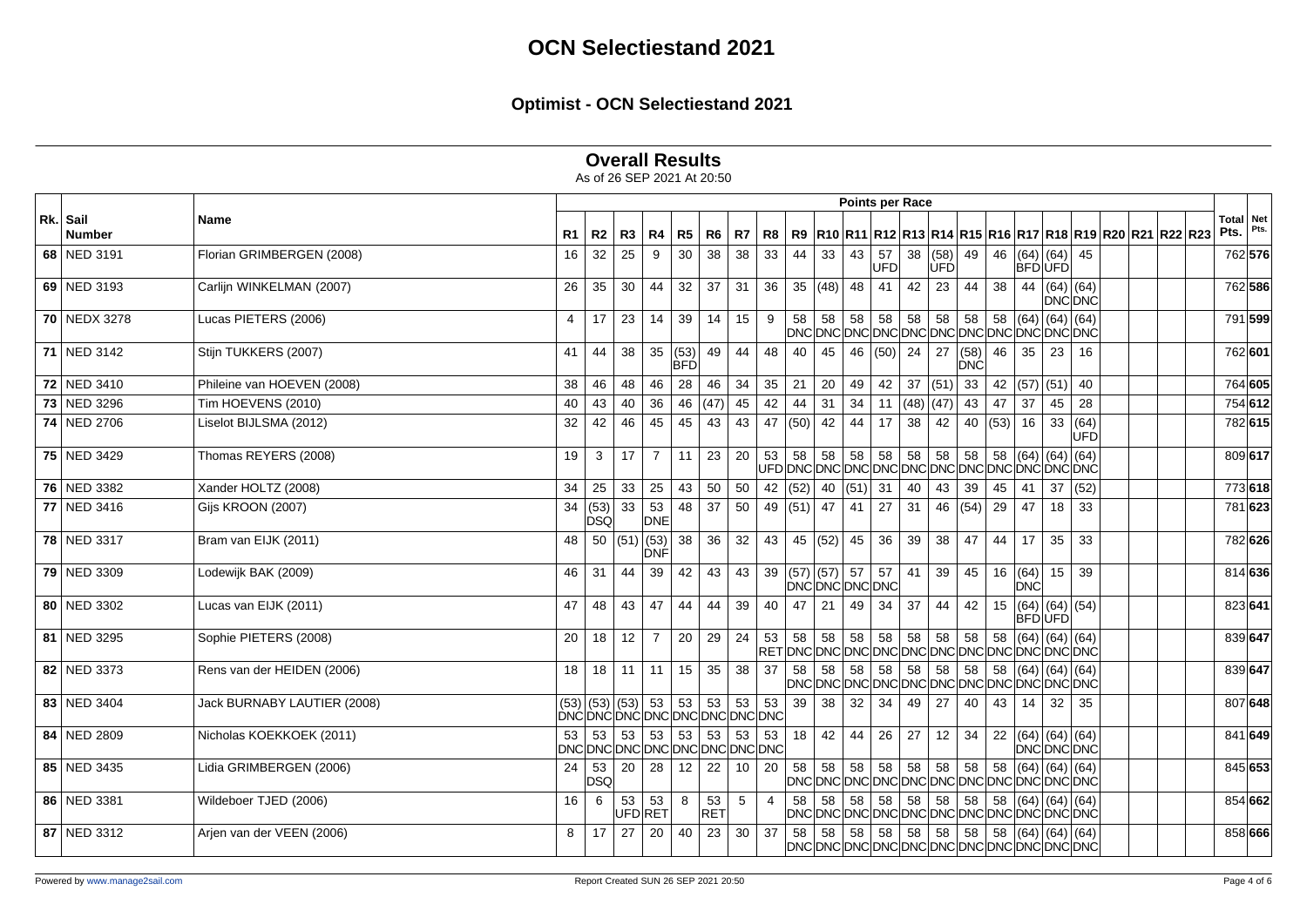|  | <b>Overall Results</b> |  |
|--|------------------------|--|
|--|------------------------|--|

|                           |                               |                  |                                                                                |             |           |    |                   |              |    |    |              | Points per Race    |                 |                              |    |         |    |                    |                                                                                                                             |                    |                                                                               |      |                   |
|---------------------------|-------------------------------|------------------|--------------------------------------------------------------------------------|-------------|-----------|----|-------------------|--------------|----|----|--------------|--------------------|-----------------|------------------------------|----|---------|----|--------------------|-----------------------------------------------------------------------------------------------------------------------------|--------------------|-------------------------------------------------------------------------------|------|-------------------|
| Rk. Sail<br><b>Number</b> | Name                          |                  | R1   R2   R3                                                                   |             | R4        |    | R5 R6             | R7           |    |    |              |                    |                 |                              |    |         |    |                    |                                                                                                                             |                    | R8   R9  R10  R11  R12  R13  R14  R15  R16  R17  R18  R19  R20  R21  R22  R23 | Pts. | Total Net<br>Pts. |
| 88 NED 2420               | Julian van HOVING (2009)      |                  | $(53)$ (53) (53) 53                                                            |             |           | 53 | 53                | 53           | 53 | 36 | 49           | 45                 | 26              | 32                           | 39 | 27      | 41 | 49                 | 32                                                                                                                          | 32                 |                                                                               |      | 832 673           |
|                           |                               |                  | DNCDNCDNCDNCDNCDNCDNCDNC                                                       |             |           |    |                   |              |    |    |              |                    |                 |                              |    |         |    |                    |                                                                                                                             |                    |                                                                               |      |                   |
| 89 NED 3284               | Kirsten van der HEIDEN (2007) | 27               | 19                                                                             | 28          | 26        | 35 | 28                | 29           | 22 |    |              |                    |                 |                              |    |         |    |                    |                                                                                                                             |                    |                                                                               |      | 870 678           |
| 90 NED 3067               | Annelie BIJLSMA (2007)        | 39               | 32                                                                             | 44          | 28        | 45 | 49                | 40           | 40 | 49 | 43           |                    |                 | 38 $(52)$ 43 $(55)$ 52       |    |         | 50 |                    | 47 $ (64) $ 41<br><b>BFD</b>                                                                                                |                    |                                                                               |      | 851 680           |
| 91 NEDX 3258              | Willemijn VALKENBURG (2009)   | 15               | 28                                                                             | 39          | 27        | 30 | 12                | 37           | 33 |    |              |                    |                 |                              |    |         |    |                    |                                                                                                                             |                    |                                                                               |      | 877 685           |
| 92 NED 2625               | Minne PRISSE (2012)           | 42               | 40                                                                             | 41          | 46        | 42 | 47                | 47           |    |    |              | 49 $ (50)(53) $ 50 |                 | 46 25                        | 36 | 50      | 38 | 46                 | 42 (64)                                                                                                                     | lùFĎ               |                                                                               |      | 854 687           |
| 93 NED 3009               | Veerle VISSCHER (2009)        |                  | (53)  (53)   (53)   53   53   53   53   53<br> DNC DNC DNC DNC DNC DNC DNC DNC |             |           |    |                   |              |    | 32 | $ 43\rangle$ | 47                 | 44              | 50                           | 49 | 37      | 39 | 42                 | 29                                                                                                                          | 27                 |                                                                               |      | 863 704           |
| 94 NED 3365               | Storm VRIND (2008)            | 53<br><b>UFD</b> | 25                                                                             | 19          | 14        | 28 | 53<br><b>DNE</b>  | 28           | 28 |    |              |                    |                 |                              |    |         |    |                    |                                                                                                                             |                    |                                                                               |      | 904 712           |
| 95 NED 3258               | Thijmen KREMERS (2010)        | (53)             | 53<br>DNCDNCDNCDNCDNCDNCDNCDNCDNC                                              | 53          | 53        | 53 | 53                | 53           | 53 | 48 | 28           | 43                 | 51              | 35                           | 35 | 25      | 43 | $(64)$ 34<br>IDNCI |                                                                                                                             | (64)<br><b>BFD</b> |                                                                               |      | 894 713           |
| 96 NED 2858               | Olivier RIKMANS (2011)        | 44               | 49                                                                             | (53)<br>DSQ | 49        | 49 | 48                | 51           | 50 | 42 | 47           | 34                 |                 | 39 (58)(58)<br><b>UFDUFD</b> |    | 35      | 40 | 50                 | $\overline{34}$                                                                                                             | 53                 |                                                                               |      | 883 714           |
| 97 NED 3433               | Franklin IJTSMA (2011)        |                  | $(53)$ (53) (53) 53<br>DNCDNCDNCDNCDNCDNCDNCDNC                                |             |           | 53 | 53                | 53           | 53 | 37 | 37           | 53                 | 36              | 36                           | 50 | 53      | 49 | 50                 | 43                                                                                                                          | 11                 |                                                                               |      | 879 720           |
| 98 NED 3185               | Jochem van WAES (2008)        |                  | $(53)$ (53) (53) 53<br>DNCDNCDNCDNCDNCDNCDNCDNC                                |             |           |    | $53 \mid 53 \mid$ | 53           | 53 | 47 | 50           | 29                 | 35              | 52                           | 47 | 43      | 40 | 42                 | 35                                                                                                                          | 37                 |                                                                               |      | 881 722           |
| 99 NED 3026               | Feline MOUS (2008)            | 46               | 49                                                                             | 47          | 40        | 43 | 45                | 49           | 41 | 30 | 39           | 48                 |                 | 48 $(52)$ 50                 |    | 46      |    |                    | 49 $(56) 52 (64)$                                                                                                           | <b>BFD</b>         |                                                                               |      | 894 722           |
| 100 NED 3386              | Liz GROOT NUELEND (2009)      |                  | $(53)$ (53) (53) 53<br>DNCDNCDNCDNCDNCDNCDNCDNC                                |             |           |    | 53 53             | 53           | 53 | 52 | 36           | 52                 | 49              | 53                           | 41 | 33      | 18 | 46                 | 42                                                                                                                          | 36                 |                                                                               |      | 882 723           |
| 101 NED 3097              | Jara MOORMAN (2007)           | 53<br>UFD        | 34                                                                             | 24          | 29        | 29 | 33                | 34           | 32 | 58 | 58           | 58                 | 58              | 58                           | 58 | 58      | 58 |                    | (64) (64) (64) <br>DNCDNCDNCDNCDNCDNCDNCDNCDNCDNCDNCDNC                                                                     |                    |                                                                               |      | 924 732           |
| 102 NED 2623              | Alan VERIS (2006)             | 21               | 21                                                                             | 36          | 15        | 38 | 32                | 53           | 53 | 58 | 58           | 58                 | 58              | 58                           | 58 | 58      | 58 |                    | $(64)$ (64) (64)<br>DNERETDNCDNCDNCDNCDNCDNCDNCDNCDNCDNCDNCDNCD                                                             |                    |                                                                               |      | 925 733           |
| 103 NED 3305              | Beertje PEUTE (2007)          | 49               | 38                                                                             | 22          | 40        | 22 | 34                | 33           | 41 | 58 | 58           | 58                 | 58 <sup>1</sup> | 58                           |    |         |    |                    | 58   58   58   (64)   (64)   (64)<br>DNCDNCDNCDNCDNCDNCDNCDNCDNCDNCDNCDNC                                                   |                    |                                                                               |      | 935 743           |
| 104 NED 3388              | Moos STOOP (2006)             | 30               | 33                                                                             | 37          | 53<br>UFD | 26 | 39                | $45 \mid 29$ |    | 58 | 58           | 58                 |                 | $58$ 58                      | 58 | $58$ 58 |    |                    | (64) (64) (64) <br>DNCDNCDNCDNCDNCDNCDNCDNCDNCDNCDNCDNC                                                                     |                    |                                                                               |      | 948 756           |
| $\overline{105}$ NED 3126 | Hugo TIGEELHOVEN (2009)       | 36               | 39                                                                             | 45          | 33        | 36 | 35                | 42           | 38 | 58 | 58           |                    |                 | $58$ 58 58                   |    |         |    |                    | $\boxed{58}$ $\boxed{58}$ $\boxed{58}$ $\boxed{(64)}$ $\boxed{(64)}$ $\boxed{(64)}$<br>DNCDNCDNCDNCDNCDNCDNCDNCDNCDNCDNCDNC |                    |                                                                               |      | 960 768           |
| 106 NED 3395              | Zofia SZCZESNIAK (2006)       | 45               | 39                                                                             | 37          | 34        | 37 | 44 41             |              | 30 | 58 | 58           | 58                 | 58              | 58                           |    |         |    |                    | 58   58   58   (64)   (64)   (64)<br>DNCDNCDNCDNCDNCDNCDNCDNCDNCDNCDNCDNC                                                   |                    |                                                                               |      | 963 771           |